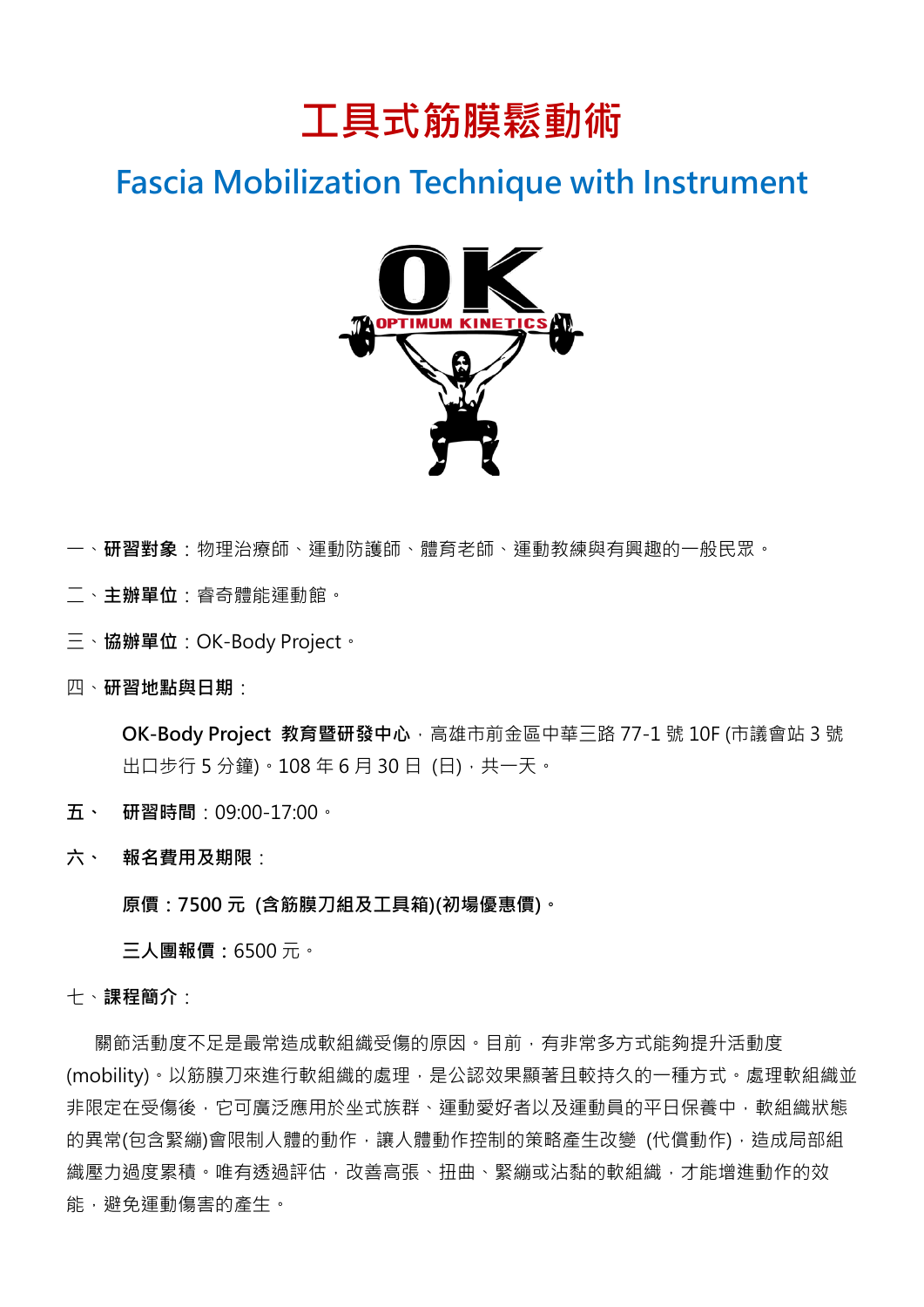

**黃奕銘 PhD, AT, HFS, CPT, RKC-L1** 國立體育大學運動保健系、教練研究所博士 台灣運動保健協會秘書長 Optimum Kinetics 創辦人 OK-BODY Project 體能開發中心執行長 美國運動醫學會(ACSM)體適能專家 美國國家運動醫學院(NASM)合格私人教練 俄羅斯壺鈴教練(RKC-L1) - 專長傷後訓練、軟組織處理

九、**報名方式**:請先匯款後,前往 Optimum Kinetics 官網,填寫報名表以完成報名手續,網 址:<http://optkinetics.com/class.php> 。

十、**匯款資訊**:ATM 轉帳或銀行匯款。開課日前 30 天退出者,全額退還。開課日 16-29 日前退 出者,退款 90%;開課日前 15 日内退出者,退款 80%;開課日開始後退款者, 退款 70%。 銀行名稱:台灣銀行博愛分行,代號:004。 戶名:睿奇體能運動館黃奕銘,帳號:119-001-034-013。

**關於報名有任何疑問,請 E-mail 詢問:[optkinetics001@gmail.com](mailto:optkinetics001@gmail.com)**

**★學員須注意事項**

- 1. 課程開始日前,除非課程有異動,否則主辦單位將不另行通知。
- **2. 報名(匯款)成功者,名單將公布於網站中,請學員匯款後,自行上網查詢,主辦單位將不 另行通知。**
- **3. 請自行攜帶毛巾及乳液。**